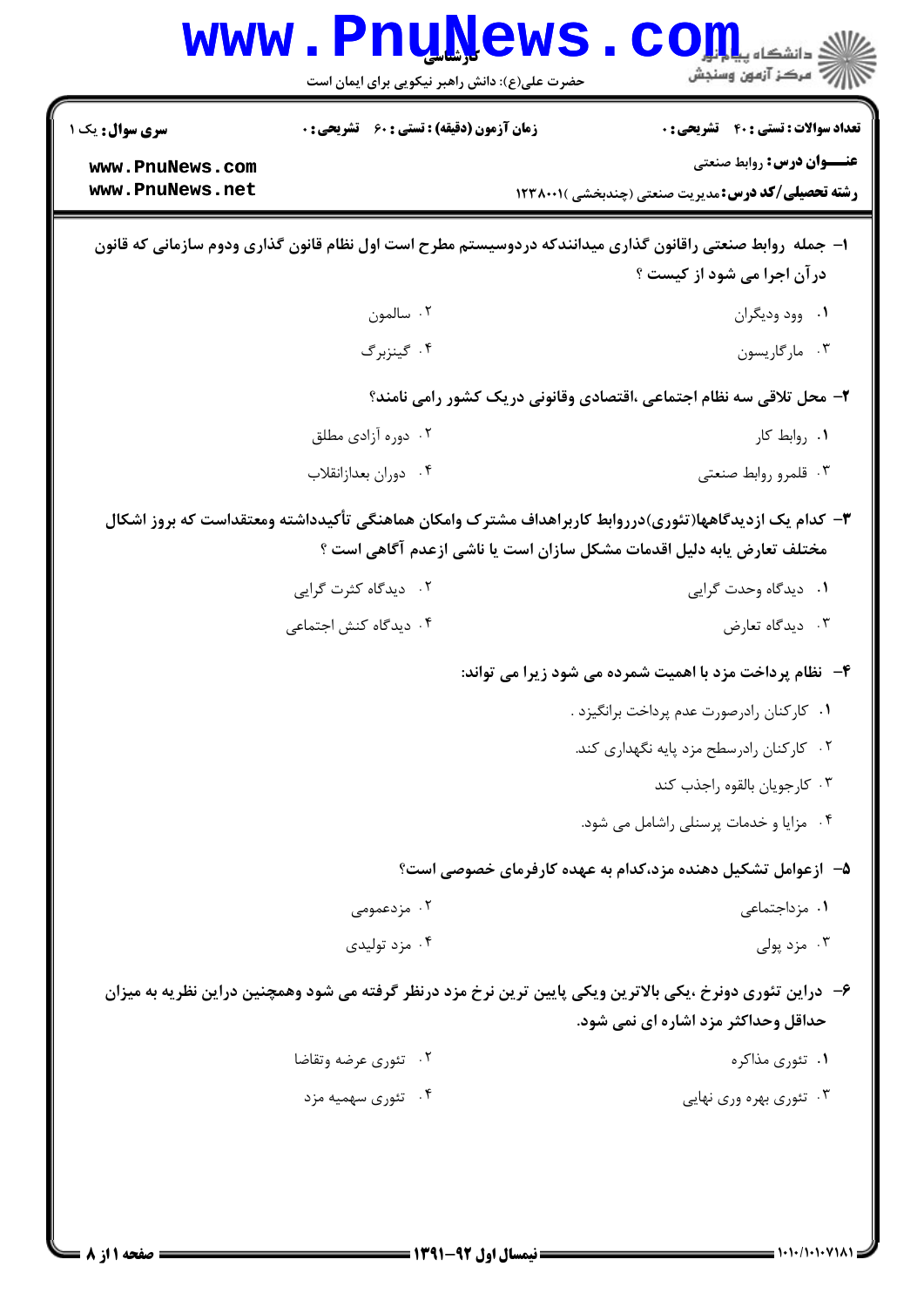|                                                                                                                                                                           | www.PnuNews<br>حضرت علی(ع): دانش راهبر نیکویی برای ایمان است                              | ر<br>ای دانشڪاه پيا <mark>م</mark> طر<br>ا                                                  |  |
|---------------------------------------------------------------------------------------------------------------------------------------------------------------------------|-------------------------------------------------------------------------------------------|---------------------------------------------------------------------------------------------|--|
| <b>سری سوال : ۱ یک</b>                                                                                                                                                    | <b>زمان آزمون (دقیقه) : تستی : 60 ٪ تشریحی : 0</b>                                        | <b>تعداد سوالات : تستی : 40 - تشریحی : 0</b>                                                |  |
| www.PnuNews.com<br>www.PnuNews.net                                                                                                                                        |                                                                                           | <b>عنــوان درس:</b> روابط صنعتي<br><b>رشته تحصیلی/کد درس:</b> مدیریت صنعتی (چندبخشی )۲۳۸۰۰۱ |  |
| ۷– سازمانهای صنعتی وسازمانهای عمومی جزءکدام یک ازانواع طبقه بندی سازمانهای کارگر می باشد؟                                                                                 |                                                                                           |                                                                                             |  |
|                                                                                                                                                                           | ۰۲ طبقه بندی سنتی                                                                         | ۰۱ سازمانهای حرفه ای                                                                        |  |
|                                                                                                                                                                           | ۰۴ طبقه بندی چنداتحادیه ای                                                                | ۰۳ طبقه بندي مدرن                                                                           |  |
| ۸– کدام یک از مواردزیر برای موفقیت سازمانهای کارگری پیشنهاد می شود؟                                                                                                       |                                                                                           |                                                                                             |  |
|                                                                                                                                                                           |                                                                                           | ١. سازمان كارگرى بايستى ازپذيرش رهبرى تحميلى خارج از سازمان استقبال نمايد.                  |  |
|                                                                                                                                                                           |                                                                                           | ۰۲ سازمان کارگری نباید بامشارکت منظم ومنضبط خودکارگران اداره شود.                           |  |
| ۰۳ یکی ازمهمترین وظایف سازمانهای کارگری ،تعلیم وتربیت وأموزش کارگرا ن است.                                                                                                |                                                                                           |                                                                                             |  |
|                                                                                                                                                                           | ۰۴ سازمانهای کارگری بایستی منافع کارگران رامدنظر قراردهندوکارگران را به اعتصاب برانگیزند. |                                                                                             |  |
| ۹- در سازمان های کارگری در انگلستان عالی ترین مرجع اتحادیه کارگری ومسئول اجرای تصمیمات کنفرانس نمایندگان که<br>معمولاً سالی یکبارتشکیل می شود در کدام گزینه بیان شده است؟ |                                                                                           |                                                                                             |  |
|                                                                                                                                                                           |                                                                                           | ۰۱ بخش محلی                                                                                 |  |
|                                                                                                                                                                           |                                                                                           | ۰۲ سازمان منطقه ای وناحیه ا ی                                                               |  |
|                                                                                                                                                                           |                                                                                           | سازمان ملي يا هيئت اجرايي<br>$\cdot$ $\mathsf{r}$                                           |  |
|                                                                                                                                                                           |                                                                                           | ۰۴ اتحادیه های حرفه ای                                                                      |  |
| ∙۱− در کدام یک ازاهداف سازمان کارفرمایی همواره مهم ترین عنصر سیستم روابط صنعتی بوده است وتغییرات آن ،تأثیرمهمی<br>برروی تمام اجزای سیستم دارد ؟                           |                                                                                           |                                                                                             |  |
|                                                                                                                                                                           |                                                                                           | ٠١ حل وفصل اختلافات ناشي از كار                                                             |  |
|                                                                                                                                                                           |                                                                                           | ۰۲ تنظیم مزد                                                                                |  |
|                                                                                                                                                                           |                                                                                           | ۰۳ دفاع از امتیازات مربوط به مدیریت                                                         |  |
|                                                                                                                                                                           |                                                                                           | ۰۴ ایجاد استانداردهایی درروابط کار                                                          |  |
| <b>۱۱</b> - این روش ازسبکهای مدیریت درقبال اتحادیه ها به دوصورت بنیادگرا ومشاوره ای می باشد؟                                                                              |                                                                                           |                                                                                             |  |
|                                                                                                                                                                           | ۰۲ استاندارد مدرن                                                                         | ۰۱ سنت گرا                                                                                  |  |
|                                                                                                                                                                           | ۰۴ روشنفکرمتجدد                                                                           | ۰۳ دلسوزی پدرانه                                                                            |  |
|                                                                                                                                                                           |                                                                                           |                                                                                             |  |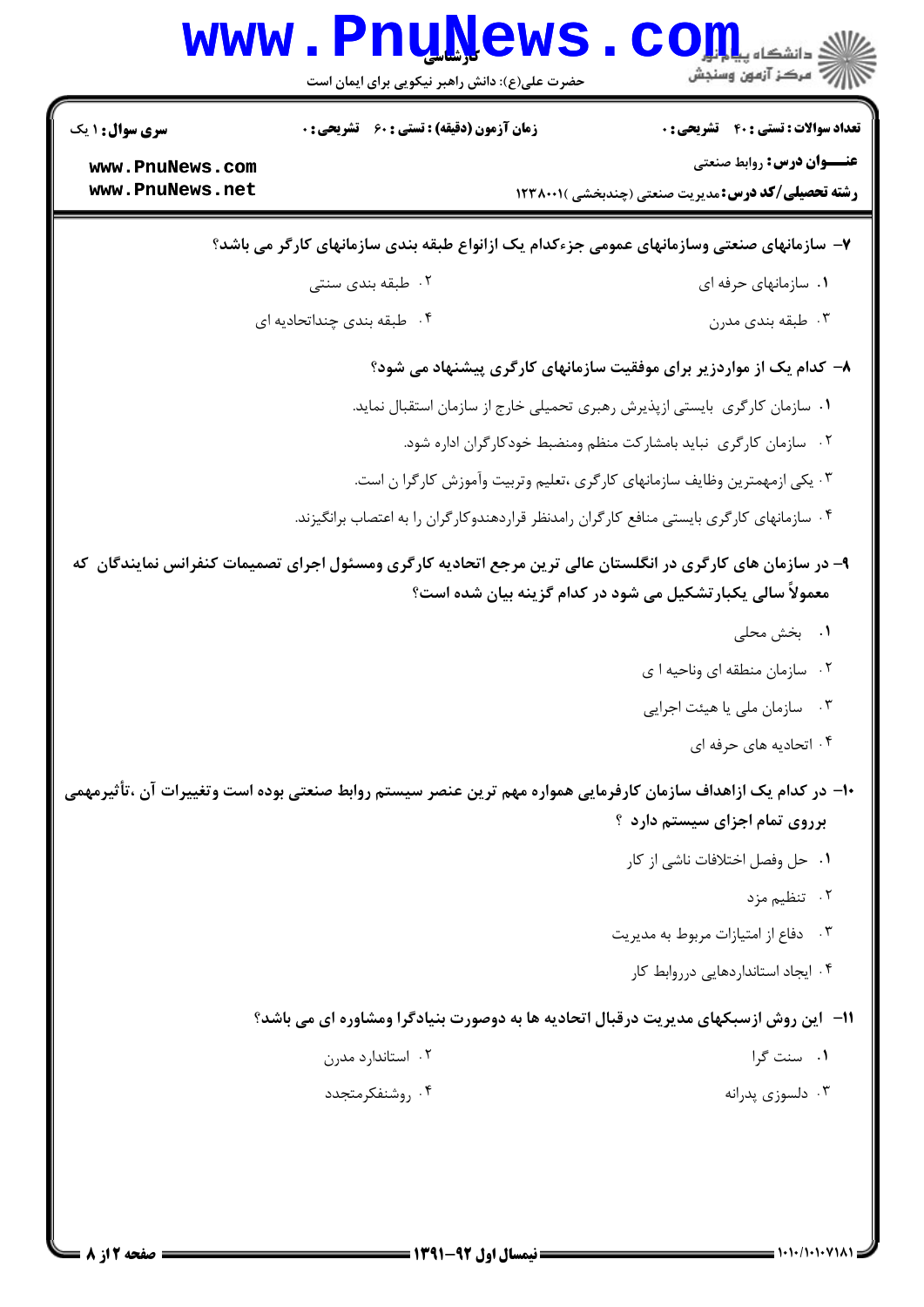## **www.PnuNews.com** .<br>\||// = مرکز آزمون وسنڊش

حضرت علی(ع): دانش راهبر نیکویی برای ایمان است

**تعداد سوالات : تستي : 40 - تشريحي : 0** 

**زمان آزمون (دقیقه) : تستی : 60 ٪ تشریحی : 0** 

**سری سوال :** ۱ یک

**عنــوان درس: روابط صنعتي** 

**رشته تحصیلی/کد درس:**مدیریت صنعتی (چندبخشی )۲۳۸۰۰۱۱

www.PnuNews.com www.PnuNews.net

- ۱۲- کدام یک از گزینه های زیر جزءانواع صنف می باشد؟
	- ٠١ صنوف توليدى توزيعي
	- ٢. مجمع امورصنفي اتحاديه صنفي
	- ۰۳ صنوف تولیدی- اتحادیه صنفی
	- ۰۴ مجمع امورصنفي- صنوف توزيعي
- ۱۳ به عقیده بیشتر صاحب نظران ،وی کسی بودکه برای نخستین بار به صورتی مشخص وروشن مفهوم مقررات اجتماعی بین المللي راعرضه كرد.
	- ۰۲ دانیل لوگران ۰۱ رابرت آون ۰۳ نکر ۰۴ گینزبرگ
	- ۱۴– عالیترین مرجع سازمان وبه عبارتی پارلمان جهانی کار است که ازجمله وظایف آن مقاوله نامه ها وتوصیه نامه هاوتعیین میزان سهمیه کشورهای عضو و… است ؟
		- ٠٢ دفتربين المللي ۰۱ هیئت مدیره ۰۴ کنفرانس بین المللی کار ۰۳ کنگره بین المللی نیکوکاری
		- ۱۵– کدام یک از گزینه های زیر درارتباط بامحدودیت های سازمان بین المللی کارصحیح است؟
		- 1. اگرچه سازمان بین المللی کار دارای ترکیب سه جانبه است یعنی کارگران ،کارفرمایان ودولتها درآن شرکت دارند،بیشترتحت نفوذدولتها است.
	- <sup>۲</sup>۰٪ یکی ازنقاط ضعف سازمان بین المللی کار، اختصاص ده کرسی نمایندگی در هیئت مدیره به کشورهای درحال توسعه وکمترتوسعه است.
		- ۰۳ درزمینه کنترل اجرای مقاوله نامه هاوتوصیه نامه ها دارای ضمانت اجرایی مؤثر است
		- ۰۴ سازمان بین المللی کار تاکنون بیشتر توجه خودرا به مسائلی که کشورهای درحال توسعه باآن مواجه بودند،معطوف داشته است.

## ۱۶– کدام یک از موارد زیر جزءاختلافات فردی ازانواع اختلافات صنعتی است؟

- ۰۱ مصالحه ،حکمت (داوری)،مشورت
- ۰۲ جلوگیری از پیامدهای ناگوار اقتصادی،مشورت
	- ۰۳ قانون گذاری ،سیاست گذاری
		- ۰۴ حداقل دستمزد،بازرسی کار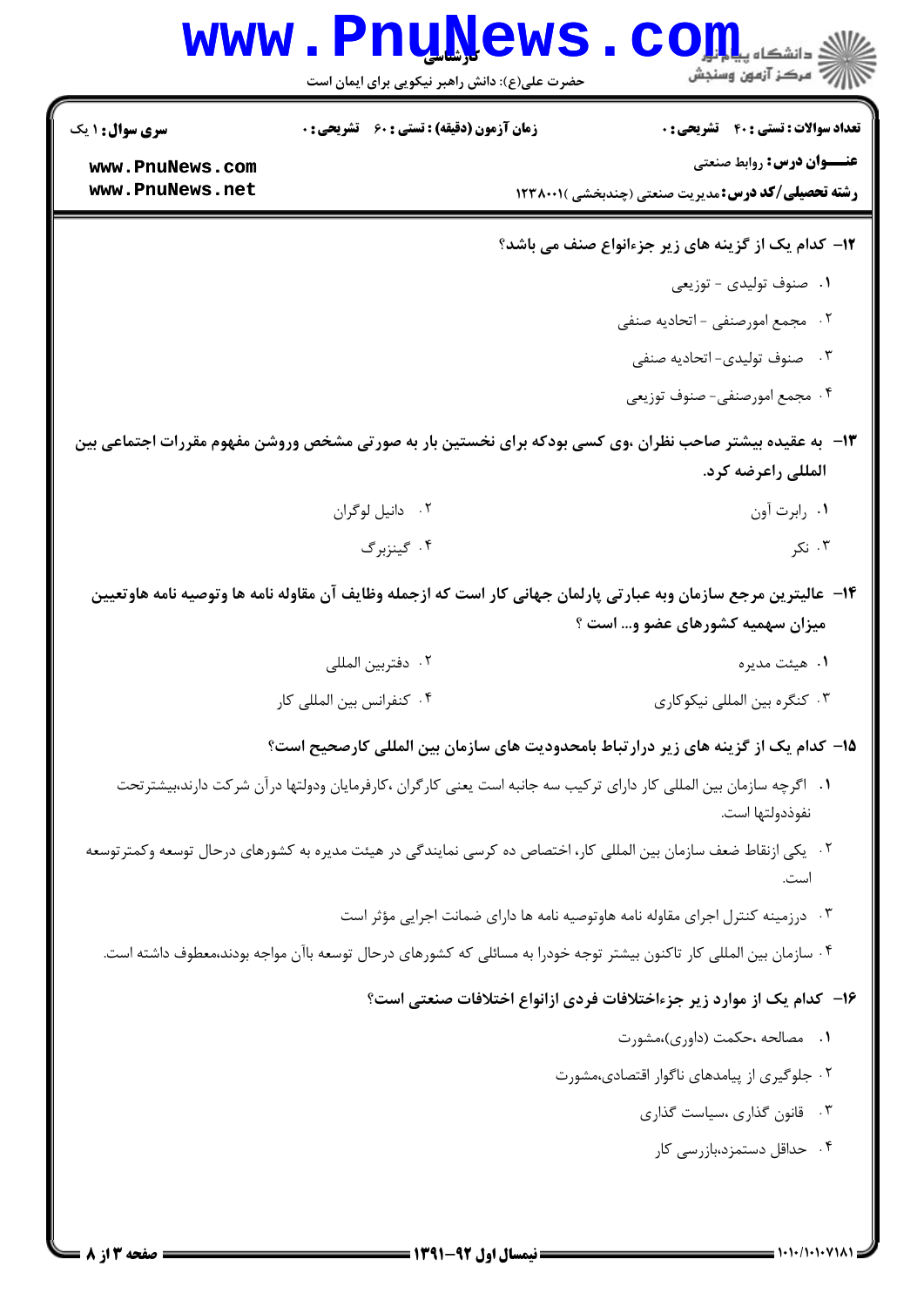| <b>WWW</b>                                                                                                                | <b>TIULY</b><br>حضرت علی(ع): دانش راهبر نیکویی برای ایمان است                     | ي دانشکاه پ <b>یا یا یا</b><br>7' مرڪز آزمون وسنڊش                                                                     |  |
|---------------------------------------------------------------------------------------------------------------------------|-----------------------------------------------------------------------------------|------------------------------------------------------------------------------------------------------------------------|--|
| <b>سری سوال : ۱ یک</b>                                                                                                    | <b>زمان آزمون (دقیقه) : تستی : 60 ٪ تشریحی : 0</b>                                | <b>تعداد سوالات : تستی : 40 گشریحی : 0</b>                                                                             |  |
| www.PnuNews.com<br>www.PnuNews.net                                                                                        |                                                                                   | <b>عنــوان درس: روابط صنعتی</b><br><b>رشته تحصیلی/کد درس:</b> مدیریت صنعتی (چندبخشی )۲۳۸۰۰۱ (                          |  |
| ۱۷– ″تدوین قوانین عادی کار″ ازجمله مواردقانون گذاری دراختیار چه ارگانی است؟                                               |                                                                                   |                                                                                                                        |  |
|                                                                                                                           | ۰۲ قوه مقننه                                                                      | ۰۱ قوه قضاييه                                                                                                          |  |
|                                                                                                                           | ۰۴ وزارت كارواموراجتماعى                                                          | ۰۳ قوه مجريه                                                                                                           |  |
| ۱۸– عبار تست از ً مجموعه نهادهای سیاسی وکنترل شده جامعه که امور آنها براساس مقررات سازمان یافته تنظیم واجرامی<br>گر دد ؒ. |                                                                                   |                                                                                                                        |  |
|                                                                                                                           | ۰۲ قانون گذاری                                                                    | ٠١ سياست گذارى                                                                                                         |  |
|                                                                                                                           | ۰۴ دادگاههای کاری وصنعتی                                                          | ۰۳ دولت                                                                                                                |  |
| ۱۹- کدام یک موارد زیر ازآثا ر مثبت اختلاف در محیط کا ر می باشد؟                                                           |                                                                                   |                                                                                                                        |  |
|                                                                                                                           | ٠١. بهبود شرايط كارازطريق تصويب قوانين ومقررات كار،افزايش قيمتها،كاهش تقاضا وعرضه |                                                                                                                        |  |
|                                                                                                                           |                                                                                   | ۰۲ اتحادوهمبستگی بین کارگران ،ارضای کارگران ودرنتیجه بهبود وضعیت تولید                                                 |  |
|                                                                                                                           |                                                                                   | ۰۳ کاهش سرمایه گذاری، کاهش درنرخ توسعه ، اتحادوهمبستگی بین کارگران                                                     |  |
|                                                                                                                           |                                                                                   | ۰۴ افزایش قیمتها، کاهش تقاضا،کاهش نرخ اشتغال ، کاهش درنرخ توسعه                                                        |  |
|                                                                                                                           |                                                                                   | +۲- هنگامی که اختلافی درهیئت تشخیص پیش آید مرجع رسیدگی به اعتراضات هریک از طرفین کدام گزینه زیر می باشد.               |  |
|                                                                                                                           | ۰۲ دادگاه بین المللی                                                              | ٠١ هيئت تشخيص استان                                                                                                    |  |
|                                                                                                                           | ۰۴ قوه قضاييه                                                                     | ۰۳ هيئت حل اختلاف                                                                                                      |  |
|                                                                                                                           |                                                                                   | <del>۲۱</del> – کدام گزینه صحیح <u>نیست؟</u>                                                                           |  |
|                                                                                                                           |                                                                                   | ۱. آرای صادره ازسوی هیئت حل اختلاف قطعی ولازم الاجرا بوده وبه وسیله ًاجرای احکام د ادگستری ّبه مورد اجرا گذاشته می شود |  |
|                                                                                                                           |                                                                                   | ۰۲ جلسه های حل اختلاف درمحل اداره کار و اموراجتماعی درخارج ازوقت اداری وبه ریاست مدیرکل کار و اموراجتماعی تشکیل می شود |  |
|                                                                                                                           |                                                                                   | ۰۳ تصمیمات هیئت حل اختلاف در دفتر مخصوص ثبت می شود.                                                                    |  |
|                                                                                                                           |                                                                                   | ۰۴ جلسه های هیئت حل اختلاف باحضورحداقل ۱۰نفررسمیت یافته وتصمیمات با اکثریت ۷ رای ا ز ۱۰ نفرحاضر معتبرخواهد بود.        |  |
|                                                                                                                           |                                                                                   |                                                                                                                        |  |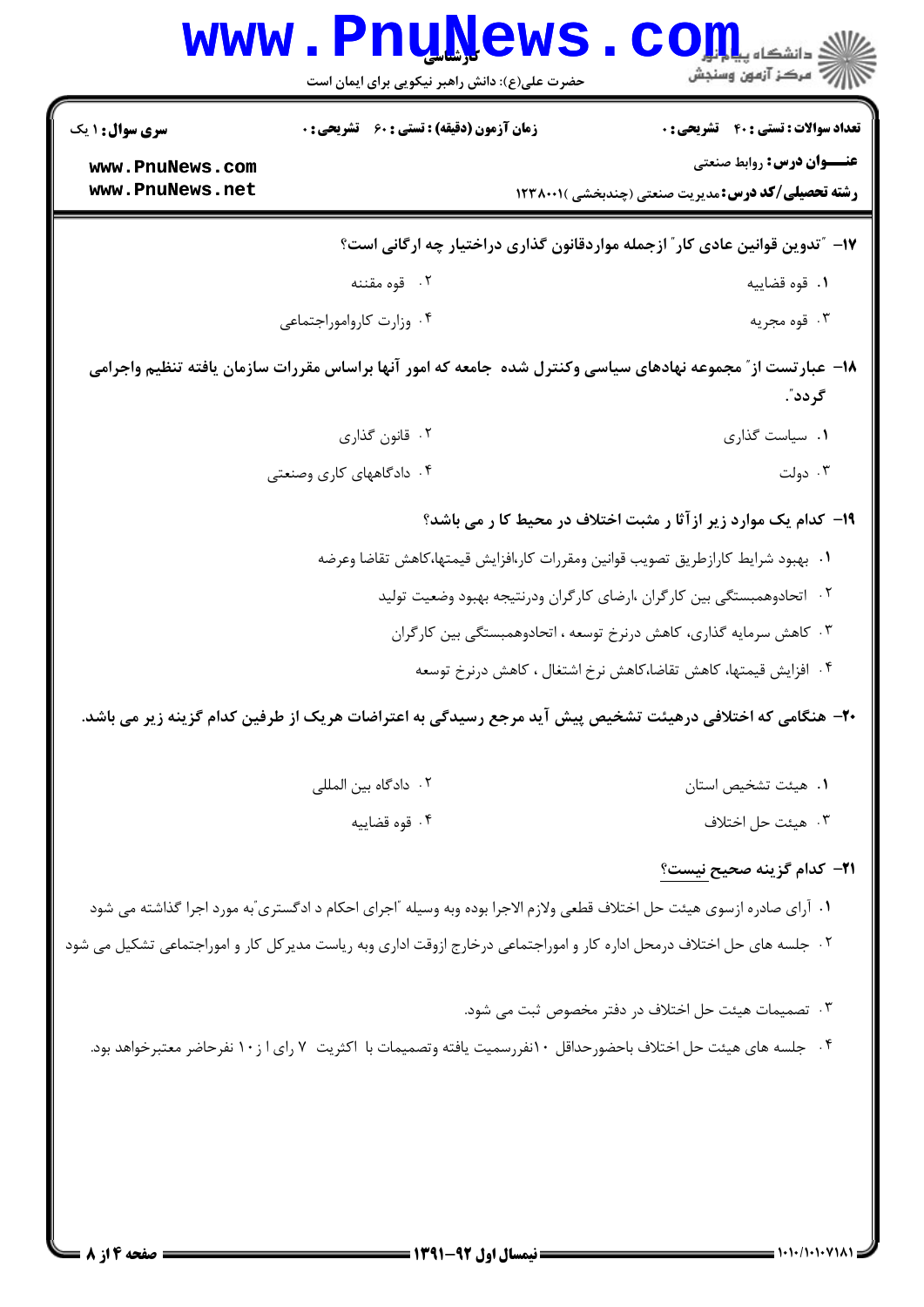|                                                                         | www.PnuNews<br>حضرت علی(ع): دانش راهبر نیکویی برای ایمان است                                                     | ي<br>تح دانشڪاه پ <b>يابلو</b><br>رآ مرکز آزمون وسنجش               |
|-------------------------------------------------------------------------|------------------------------------------------------------------------------------------------------------------|---------------------------------------------------------------------|
| <b>سری سوال : ۱ یک</b>                                                  | <b>زمان آزمون (دقیقه) : تستی : 60 ٪ تشریحی : 0</b>                                                               | تعداد سوالات : تستى : 40 تشريحي : 0                                 |
| www.PnuNews.com                                                         |                                                                                                                  | <b>عنـــوان درس:</b> روابط صنعتي                                    |
| www.PnuNews.net                                                         |                                                                                                                  | <b>رشته تحصیلی/کد درس:</b> مدیریت صنعتی (چندبخشی )۲۳۸۰۰۱۱           |
| <b>۲۲</b> - ازجمله شرایط اساسی قرارداد کار در کدام گزینه بیان شده است ؟ |                                                                                                                  |                                                                     |
|                                                                         |                                                                                                                  | ٠١ حداقل سن كار، رشد، عقل                                           |
|                                                                         |                                                                                                                  | ٠٢ عدم محروميت ازحق اشتغال ، تابعيت ،عقل                            |
|                                                                         |                                                                                                                  | ۰۳ قصدورضا، اهليت ،مشروعيت موردقرارداد                              |
|                                                                         |                                                                                                                  | ۰۴ تعليق، بطلان ، انحلال                                            |
|                                                                         | ۲۳- درمیان کشورهای شرق آسیا، تنها کدام کشور  است که اصل چانه زنی گروهی یکی از اصول قانون اساسی کشور است؟         |                                                                     |
|                                                                         | ۰۲ کره جنوبی                                                                                                     | ۰۱ مالزی                                                            |
|                                                                         | ۰۴ ژاپن                                                                                                          | ۰۳ هند                                                              |
|                                                                         | ۲۴- کدام گزینه زیر آزجمله ویژگیهایی است که برای مذاکرات دسته جمعی قائل شده اند؟                                  |                                                                     |
|                                                                         |                                                                                                                  | ٠١ مذاكرات دسته جمعي يک فرايند توافق داوطلبانه است.                 |
|                                                                         |                                                                                                                  | ۰۲ مذاکرات دسته جمعی یک فرایند چانه زنی است.                        |
|                                                                         |                                                                                                                  | ۰۳ مذاکرات دسته جمعی یک مکانیزم اعمال نظرفردی ازطریق نمایندگی است.  |
|                                                                         | ۰۴ مذاکرات دسته جمعی راباید آن گروه از کارگرانی که ازعوامل یا زیرنفوذ کارفرمایان اند انجام دهند                  |                                                                     |
|                                                                         | ۲۵−   این اعتصاب معمولاً زمانی به وقوع می پیونددکه یک اتحادیه صنعتی درکلیه واحدها و قسمتهای صنعت اعلام اعتصاب می | كنند.                                                               |
|                                                                         | ٢. اعتصاب درصنعت معين                                                                                            | ۰۱ اعتصاب عمومی                                                     |
|                                                                         | ۰۴ اعتصاب نشسته                                                                                                  | ۰۳ اعتصاب محلی                                                      |
|                                                                         | ۲۶- از تفاوتهای اعتصاب چشم وهم چشمی واعتصاب محدود کدام گزینه صحیح است؟                                           |                                                                     |
|                                                                         | ۰۱ در اعتصاب محدود کارگران قبلاً اعلام می دارند که برای چه مدت اعتصاب خواهندکرد.                                 |                                                                     |
|                                                                         | ۰۲ دراعتصاب چشم وهم چشمی کارگران یک کارخانه می کوشند با افزایش هزینه ،زیان کارفرما را فراهم آورند.               |                                                                     |
|                                                                         |                                                                                                                  | ٠٣ اعتصاب محدود به صورت قطع وانجام كار به طور متناوب انجام مي گيرد. |
|                                                                         | ۰۴ اعتصاب چشم وهم چشمی زمانی رخ می دهد که شرایط حاد سیاسی نظیر انقلاب رخ دهد.                                    |                                                                     |
|                                                                         | ٢٧- كدام يك از گزينه هاي زير ازجمله اعتصابات ازنظر ميزان خسارات مي باشد؟                                         |                                                                     |
|                                                                         | ۰۲ اعتصاب نشسته                                                                                                  | ۰۱ اعتصاب نوبتی                                                     |
|                                                                         | ۰۴ اعتصاب پرهزينه                                                                                                | ۰۳ اعتصاب محلی                                                      |
|                                                                         |                                                                                                                  |                                                                     |

 $= 1.1 - (1.1 - Y)$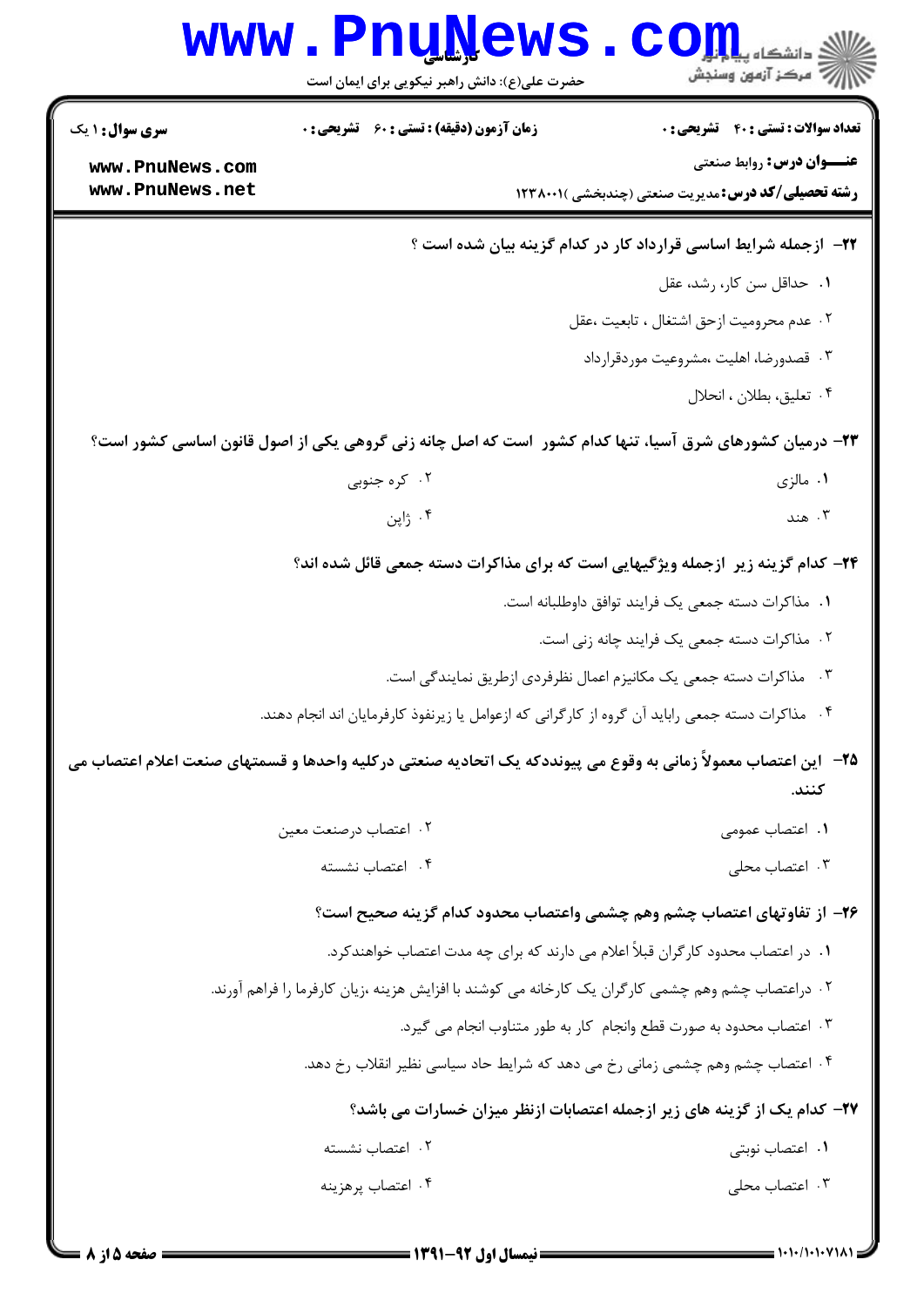|                                    | www.PnuNews<br>حضرت علی(ع): دانش راهبر نیکویی برای ایمان است | الا دانشگاه پیام بار<br>از مرکز آزمون وسنجش                                                                                                 |
|------------------------------------|--------------------------------------------------------------|---------------------------------------------------------------------------------------------------------------------------------------------|
| <b>سری سوال : ۱ یک</b>             | <b>زمان آزمون (دقیقه) : تستی : 60 ٪ تشریحی : 0</b>           | <b>تعداد سوالات : تستی : 40 قشریحی : 0</b>                                                                                                  |
| www.PnuNews.com<br>www.PnuNews.net |                                                              | <b>عنــوان درس: روابط صنعتی</b><br><b>رشته تحصیلی/کد درس:</b> مدیریت صنعتی (چندبخشی )۲۳۸۰۰۱                                                 |
|                                    |                                                              |                                                                                                                                             |
|                                    |                                                              | ۲۸– از جمله عوامل شخصی مربوط به علل غیر مستقیم از علل بروز حادثه کدام یک از  موارد  زیر می باشد؟                                            |
|                                    |                                                              | ٠١. انجام عمل غير ايمن                                                                                                                      |
|                                    |                                                              | ۰۲ سهل انگاری وقصور در انجام کار<br>۰۳ کمبودهای دانشی ومهارتی                                                                               |
|                                    |                                                              | ۰۴ محیط نامناسب کار                                                                                                                         |
|                                    |                                                              |                                                                                                                                             |
|                                    |                                                              | ۲۹- منظور از این نظریه اصلی است که خوبی وبدی کالا را بر عهده خریدار می گذارد ؟                                                              |
|                                    |                                                              | ۰۱ نظریه بدهی تولید                                                                                                                         |
|                                    |                                                              | ۰۲ نظریه مسامحه                                                                                                                             |
|                                    |                                                              | ۰۳ نظریه حادثه پذیری<br>۰۴ نظریه درخت حادثه                                                                                                 |
|                                    |                                                              | ۳۰- به معنای آن است که برخی از افراد ویژگیهای خاصی دارند که شرایط محیطی هر چه باشد، این ویژگیها باعث بروز حوادث<br>بیشتر برای آنها می شود ؟ |
|                                    | ۰۲ نظریه حادثه پذیری                                         | ۰۱ مدل هاینریش                                                                                                                              |
|                                    | ۰۴ نظریه مسامحه                                              | ۰۳ مدل پریستون                                                                                                                              |
|                                    |                                                              | <b>۳۱</b> - این گونه مستمری شامل مستمری های ناشی از کار افتادگی ، فوت ناشی از کار می باشد؟                                                  |
|                                    | ۰۲ مستمری درمان                                              | ۰۱ مستمری کوتاه مدت                                                                                                                         |
|                                    | ۰۴ مستمری متفرقه                                             | ۰۳ مستمری بلند مدت                                                                                                                          |
|                                    |                                                              | ٣٢- مهمترين مانع اجتماعي ،از موانع اشتغال زنان كدام مسأله مي باشد.                                                                          |
|                                    | ۰۲ موفقیت                                                    | ۰۱ آموزش زنان                                                                                                                               |
|                                    | ۰۴ اختلاف سطح دستمزد                                         | ۰۳ تفکیک شغلی                                                                                                                               |
|                                    |                                                              | ۳۳– کارخانه بدون دستمزد، اختلاف سطح دستمزد مربوط به کدام یک از موانع اشتغال زنان می باشد؟                                                   |
|                                    | ٢. موانع اقتصادي                                             | ٠١. موانع اجتماعي                                                                                                                           |
|                                    | ۰۴ موانع فرهنگی                                              | ۰۳ موانع فيزيولوژيكي                                                                                                                        |
|                                    |                                                              |                                                                                                                                             |
|                                    |                                                              |                                                                                                                                             |
|                                    |                                                              |                                                                                                                                             |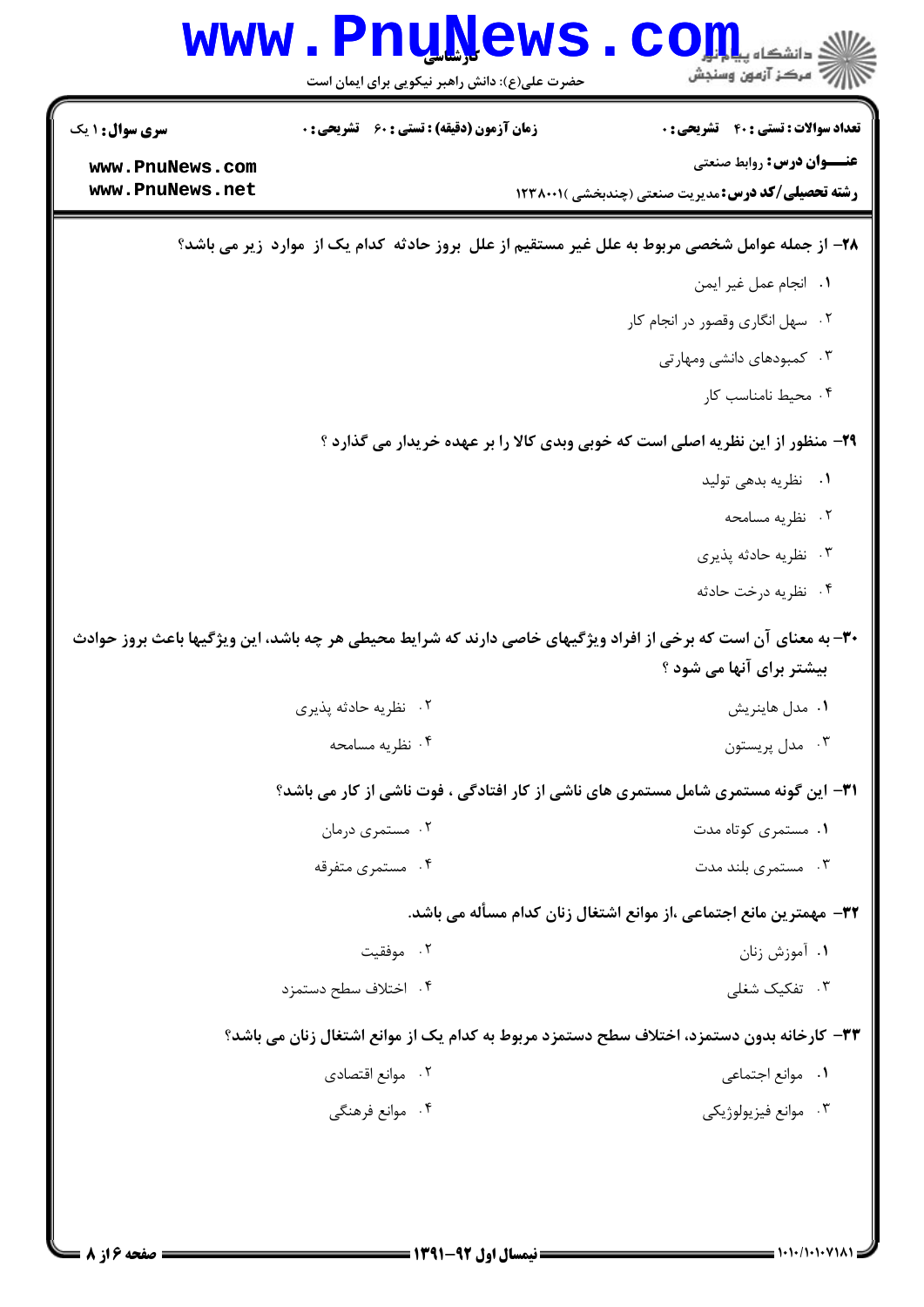|                        | <b>WWW.FNUWGWS</b><br>حضرت علی(ع): دانش راهبر نیکویی برای ایمان است |           | د دانشکاه پ <b>یا پایان</b><br>رِ آزمون وسنجش                                                                                                       |
|------------------------|---------------------------------------------------------------------|-----------|-----------------------------------------------------------------------------------------------------------------------------------------------------|
| <b>سری سوال : ۱ یک</b> | <b>زمان آزمون (دقیقه) : تستی : 60 ٪ تشریحی : 0</b>                  |           | <b>تعداد سوالات : تستی : 40 - تشریحی : 0</b>                                                                                                        |
| www.PnuNews.com        |                                                                     |           | <b>عنــوان درس:</b> روابط صنعتي                                                                                                                     |
| www.PnuNews.net        |                                                                     |           | <b>رشته تحصیلی/کد درس:</b> مدیریت صنعتی (چندبخشی )۲۳۸۰۰۱ (                                                                                          |
|                        |                                                                     |           | ۳۴- طبق قانون کار جمهوری اسلامی ایران، سن کارگر نوجوان بین کدام سن از گزینه های زیر است ؟                                                           |
|                        | $Y \cdot L \setminus \wedge \cdot Y$                                |           | ۰۱ ۱۵٬تا۱۸                                                                                                                                          |
|                        | ۰۴ ۱۸تا۱۸                                                           |           | $10517 - T$                                                                                                                                         |
|                        |                                                                     |           | ۳۵– مسئولیت حمایت و کاریابی معلولین کشور را چه ارگانی بر عهده دارد؟                                                                                 |
|                        |                                                                     |           | ٠١. كميته امداد                                                                                                                                     |
|                        |                                                                     |           | ۰۲ وزارت کشور                                                                                                                                       |
|                        |                                                                     |           | ۰۳ وزارت کار واموراجتماعی                                                                                                                           |
|                        |                                                                     |           | ۰۴ سازمان بهزیستی کشور                                                                                                                              |
|                        |                                                                     |           | ۳۶- کدام گزینه زیر ابزاری برای افزایش راندمان و ارتقا سطح بهره وری سازمان است ؟                                                                     |
| ۰۴ بهداشت وایمنی کار   | ۰۳ آموزش                                                            | ۰۲ انضباط | ۰۱ قانون                                                                                                                                            |
|                        |                                                                     |           | ۳۷- به آموزشهایی اطلاق می شود که فرد را برای احراز شغل و حرفه ای معین آماده می کند یا کارایی و توانایی افراد شاغل را<br>در فنون و حرف ارتقا می دهد؟ |
|                        |                                                                     |           | ۰۱ آموزش فنی و حرفه ای                                                                                                                              |
|                        |                                                                     |           | ۰۲ آموزش رسمی                                                                                                                                       |
|                        |                                                                     |           | ۰۳ آموزش قبل از خدمت                                                                                                                                |
|                        |                                                                     |           | ۰۴ آموزش بعداز خدمت                                                                                                                                 |
|                        |                                                                     |           | ۳۸- به موردی گفته می شود که کارگر برای انجام کار حداقل ۵۰کیلومتر از محل کارگاه اصلی دور شود ویا ناگزیر باشد حداقل<br>یک شب در محل توقف نماید؟       |
|                        | ۰۲ مأموريت                                                          |           | ۰۱ مرخصي استعلاجي                                                                                                                                   |
|                        | ۰۴ خاتمه                                                            |           | ۰۳ مرخصی استحقاقی                                                                                                                                   |
|                        |                                                                     |           | ۳۹- به مثابه یک نظام جدید، از آثار انقلاب صنعتی است؟                                                                                                |
|                        | ۰۲ حمایت از معلولین                                                 |           | ۰۱ قانون کار                                                                                                                                        |
|                        | ۰۴ بیمه بیکاری                                                      |           | ۰۳ حقوق کار                                                                                                                                         |
|                        |                                                                     |           |                                                                                                                                                     |